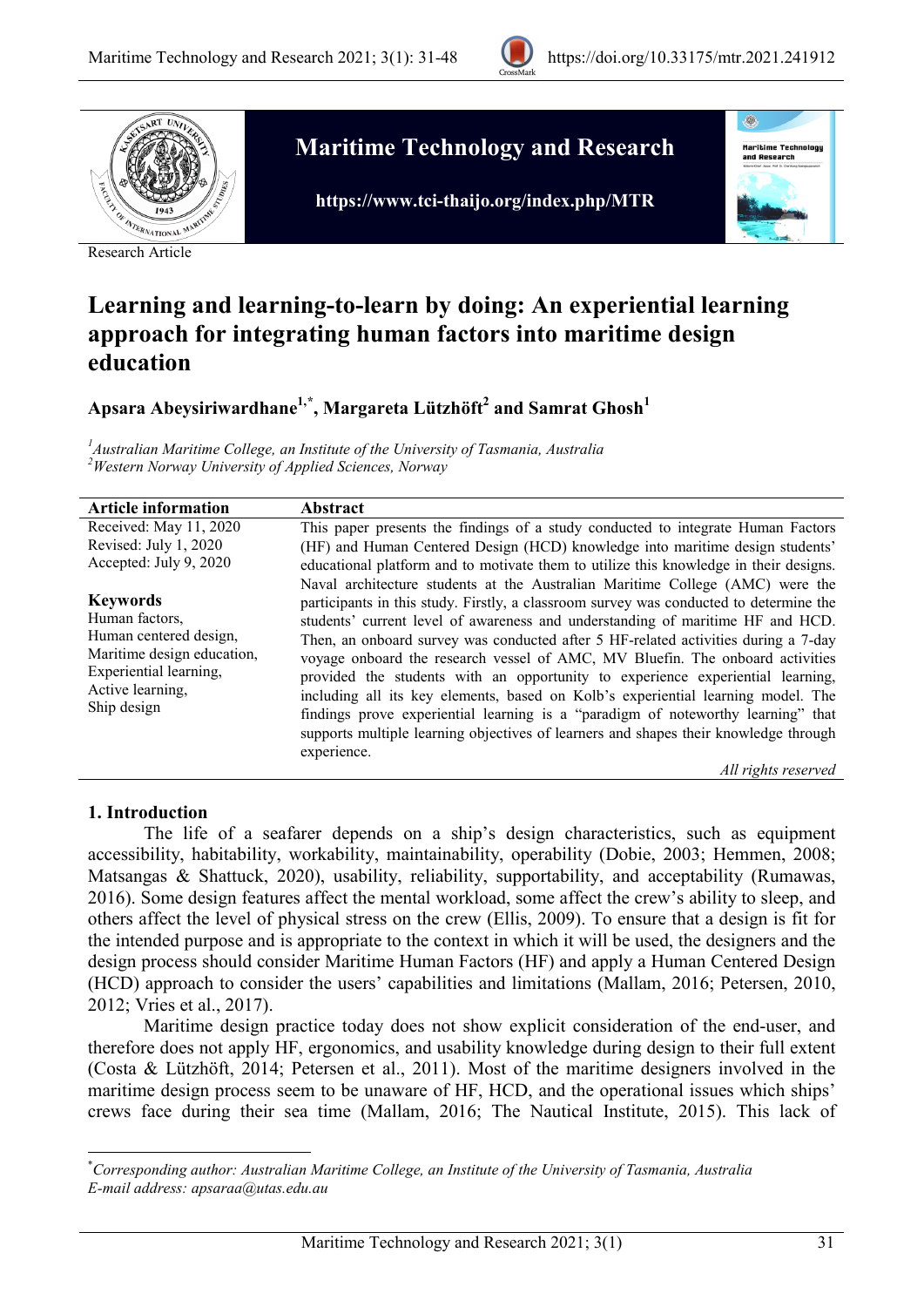knowledge can be traced back to the maritime design educational system (Abeysiriwardhane et al., 2017; Lützhöft et al., 2017), which shows a clear inclination towards the technological field, and very few or no maritime designers have been exposed to such non-technical topics (Abeysiriwardhane et al., 2016). Many research studies suggest transferring and integrating HF and HCD knowledge into maritime designers' education systems in a more targeted, engineeringoriented fashion to teach them about non-technical topics (Abeysiriwardhane et al., 2017; CyClaDes, 2014; Mallam, 2016).

The literature study revealed that the field of engineering education has gone through several re-engineering efforts under various names. Some of the popular names in the past have been sustainable engineering and concurrent engineering (Christie & de Graaff, 2017; Tejedor et al., 2018). While each of these names has a different purpose, the underlying principle of effective engineering education has been its ability to provide practical and functional learning opportunities to students. Experiential learning, which encompasses all types of practice-based learning opportunities (Gautam et al., 2020; Kolb, 2015), is the founding principle of a successful engineering education model (Ghrayeb & Vohra, 2011).

The essence of experiential learning is "learning by doing" (Kolb, 2015) and is the sensemaking process of active engagement between the inner world of the person and the outer world of the environment. The pedagogy of experiential learning is well established as a pedagogy that makes the students technically functional and enables them to be better engineers as a result of their understanding of the real-life content of their engineering education (Kolb, 2015). Experiential learning has been successfully applied to several engineering disciplines, such as mechanical, electronic, and electrical, to introduce new knowledge, create curricula, and conduct new courses and programs (Bakr, 2015; Gautam et al., 2020; Greene, 1992; Konak et al., 2014; Lam et al., 2019; Zhan et al., 2013). However, there is a lack of literature on the application of experiential learning in the maritime engineering discipline.

This research project is conducted aiming to introduce non-technical HF and HCD topics using the experiential learning approach into technical-oriented maritime engineering education. The study also aims to identify success factors of the experiential learning approach to motivate students to utilize the new knowledge in their future profession. Section 2 of this paper discusses how experiential learning is used as the theoretical platform of this study. The methodology of this study is presented in Section 3, including details of the participating student cohort. The remainder of the paper is organized as follows: Section 4 provides the results, and Section 5 discusses the results, of mainly how students' onboard experiences influence their learning process by doing, discovering, reflecting, and applying. Additionally, Section 5 discusses the validation of research methods employed in the study, and Section 6 concludes the paper.

### **2. Theoretical framework**

The theoretical framework of this study was built on the classic argument of "learning by doing" (Dewey, 2012). He argued that while traditional education has little need for theory, since the practice was determined by tradition, the new experiential approach to education needs a sound theory of experience to guide its conduct. The same is reflected in constructivism (Perkins, 1991; Piaget, 1969; Vygotsky, 1978) and, according to this, learning involves personal construction resulting from an experiential process (Bruner, 1986; Piaget, 2013). Experiential learning can also be clearly defined by these well-known maxims:

*I hear and I forget, I see and I remember, I do and I understand. Confucius, 450 BC Tell me and I forget, Teach me and I remember, Involve me and I will learn. Benjamin Franklin, 1750*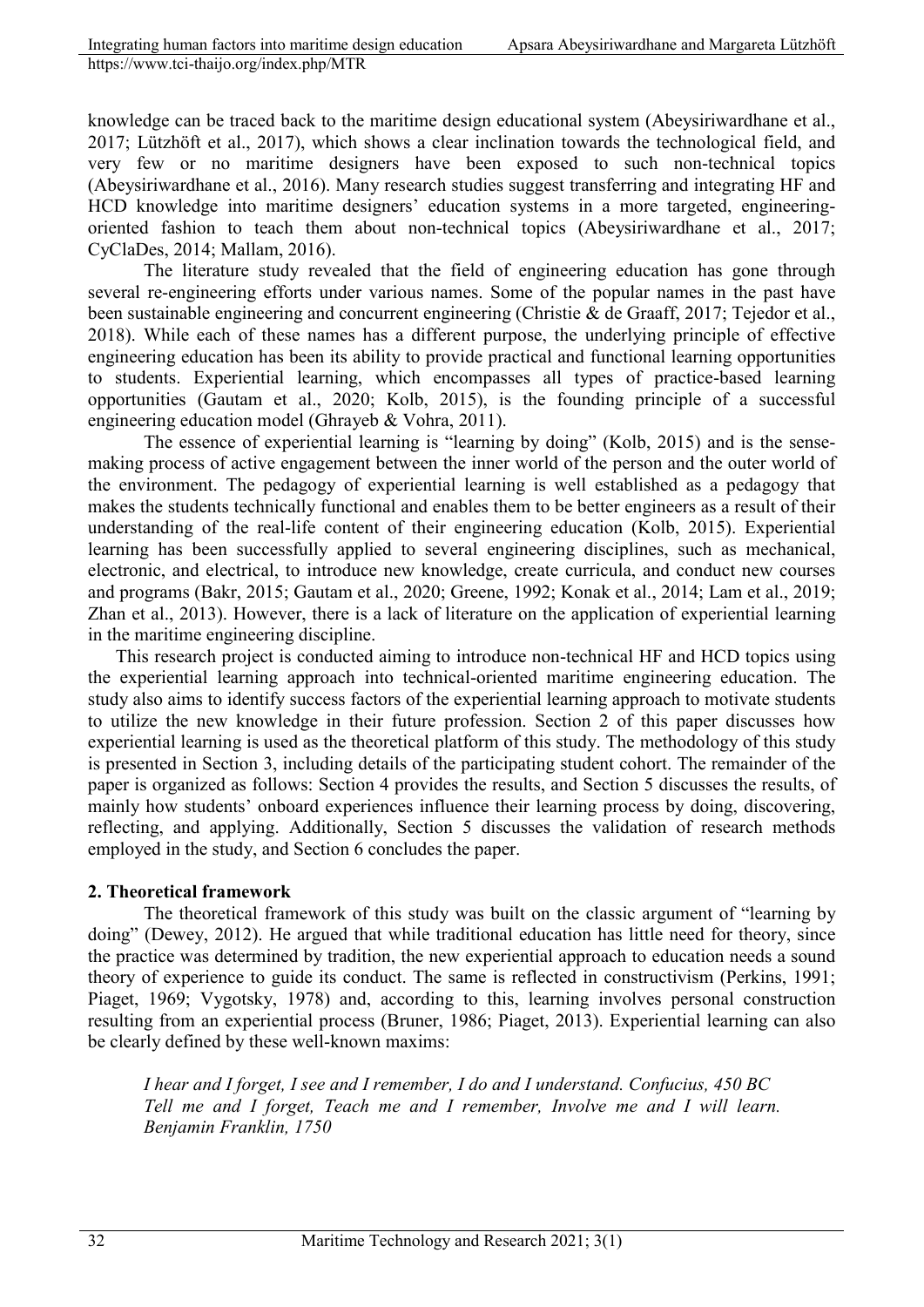The principles and practices of experiential learning have been used to create curricula and conduct educational courses and programs since their emergence in the early 1970s. Many of the nontraditional educational innovations that have flowered during this period, such as college programs for adult learners and prior learning assessment, used experiential learning as their educational platform (Girvan et al., 2016; Moon, 2013). Experiential learning, or learning through experience, is often defined as opposite to traditional learning, where the students play a comparatively passive role by hearing or reading about others' experiences. In engineering education, a similar concept is often expressed as 'active learning' (Gautam et al., 2020; Wankat & Oreovicz, 2015), terms which imply an active role of the learner. Students take responsibility for their own learning and the instructor takes the role of facilitator, guide, or mentor in the learning process (Guerra, 2015). This is a significant departure from lecture-based learning, which signifies a paradigm shift. Therefore, experiential learning or active learning is a major student-centered learning tool in which learning is not only real-world based but a function of activity, context, and culture in which it occurs (Babu et al., 2020; Girvan et al., 2016).

To be effective, the experiential learning process involves a cyclical process that offers the students a hands-on, collaborative, and reflective learning experience which helps them to "fully learn new skills and knowledge" (Haynes, 2007). A very well-known model of experiential learning is described in Kolb's work on cognitive learning theory (Kolb, 2015). He described the experiential learning model as a cyclical process consisting of 4 main elements, namely:

• Concrete experience: the learner must be willing and be actively involved in the experience;

• Reflective observation: the learner must be able to reflect on the experience;

• Abstract conceptualization: the learner must possess and use analytical skills to conceptualise the experience; and

• Active experimentation: the learner must possess decision-making and problem-solving skills to apply the new ideas gained from the experience.

It is understood from these steps that experiential learning is a process of building knowledge on the experience and context of real life, involving students in doing a task, solving a problem, or handling an activity through feedback, reinforcing a concept, and applying knowledge in a new situation. Also, this kind of learning does not have one end goal; rather, it supports the learner to become a self-directing learner (Fink & Fink, 2009) and, thus, learn how to learn (Fink, 2003).

The authors of this study used the experiential learning model, as it is not only inviting to reimagine the classroom, but also to reconsider what constitutes learning and the formation of knowledge. This learning model calls students to be the agents of their education to learn by doing, discovering, reflecting, and applying. Also, the authors believe that the onboard activities can support the student learning process, whereby knowledge is created through the transformation of experience, and that they offer all the elements that are key to successful experiential learning.

## **3. Materials and methods**

Action Research (AR) was used as the methodological framework, which is considered appropriate for studying the effectiveness of a teaching intervention. AR is a research methodology which combines 'action' (what researchers do to solve an issue or to improve the current practice), and 'research' (how researchers learn from the action and understand the effectiveness of the action) (Elliot, 1991; Kemmis & McTaggart, 1987). Furthermore, it is a collaborative process (Efron & Ravid, 2020) of investigating how the action has contributed to the problem solving or improved current practice, hence becoming a process of knowledge creation. All AR models involve the continuous process of identifying an issue, planning an action, taking the action, reflecting on the action, and then re-planning it in new ways in light of the results, which ultimately then becomes a cycle of action and reflection (Lawson et al., 2015; Mertler, 2016). The action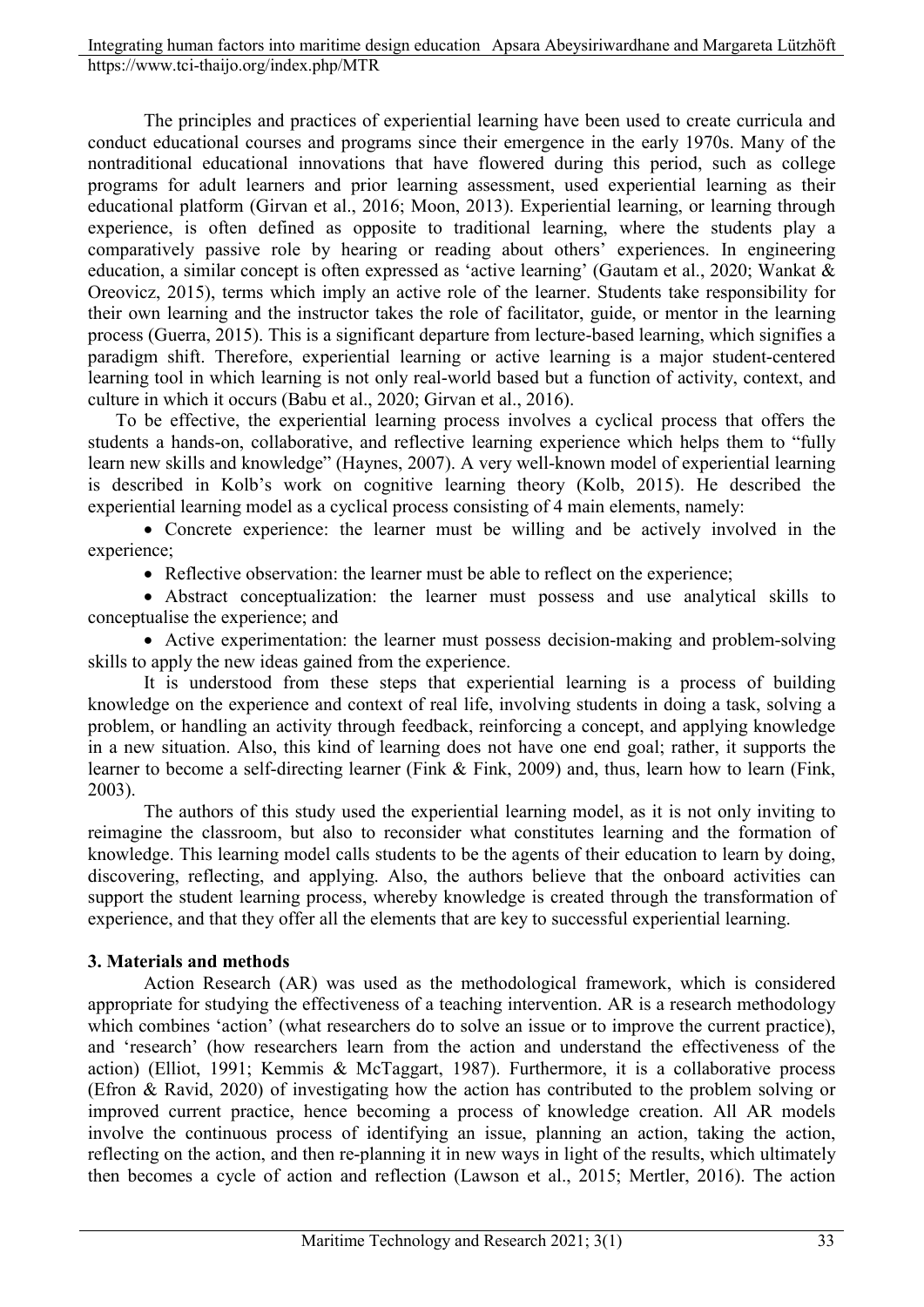research method has been widely used by researchers in social science and educational fields as a practical problem-solving method (Efron & Ravid, 2020; Lawson et al., 2015; Stevenson et al., 2020).

This study firstly conducted a classroom survey to determine the students' current levels of awareness and understanding of maritime HF and HCD. Third-year undergraduate naval architecture students who enrolled in the unit "Maritime Engineering: Bluefin" at the Australian Maritime College (AMC) were the participants of this study. An onboard survey was conducted after 5 HF-related activities during a 7-day voyage onboard Bluefin, which is the research vessel of AMC.

This research study followed a general cycle of AR: planning, acting, data collecting, reflecting, and re-planning. To investigate how the experiential learning program contributed to the improvement of student understanding of maritime HF and HCD, the following data collection techniques were used during this study:

- Researcher's journal;
- A classroom survey before onboard activities;
- Onboard survey student record sheets after onboard activities; and
- Video evidence videos recorded during the onboard activities.

The primary researcher maintained a research journal throughout the study, which enabled an enquiry-reflection process at the heart of learning (Moon, 2013). A research journal, kept systematically and regularly, is a record of events, dates, and people, and is a record of the researcher's interpretative, self-reflective personal experiences, thoughts, and feelings, and is used as a means of helping them understand their actions.

For the classroom survey activity, the students were invited to participate through the unit lecturer. Open-ended questions, closed-ended questions, and scaled questions were included in this questionnaire (**Appendix A**). Before distributing the questionnaire, a brief introduction about the aim of the project was given to the students to provide everyone with a basic understanding of it. They were given 20 min to complete the questionnaire.

Due to the easy access to the target group and the significant population available at AMC, a questionnaire survey was employed as the best approach to initiate the study. Since the researcher was available during the survey, this instrument can be further identified as an investigatoradministered survey, which has advantages and some disadvantages which may influence the data collected. Mitchell and Jolley (2012) explained that the presence of the investigator (researcher) can lead to a higher response rate as one of the major advantages. On the contrary, the participants may feel discomfort regarding anonymity, and might not be open and honest in their answers. To overcome these issues, the researchers obtained ethics committee approval and made an effort to obtain open and honest results by providing maximum freedom for the participants to complete the classroom questionnaire.

Five HF-related experiential learning activities are listed in **Table 1**. Students were requested to familiarize themselves with the general tasks carried out in the area which was related to the activity before it commenced. Then, the activity sheets and the record sheets were distributed to the students (**Appendix A**). The researcher requested them to record their feedback on the record sheets once the activities were completed. All the activities were digitally recorded with the participants' permission.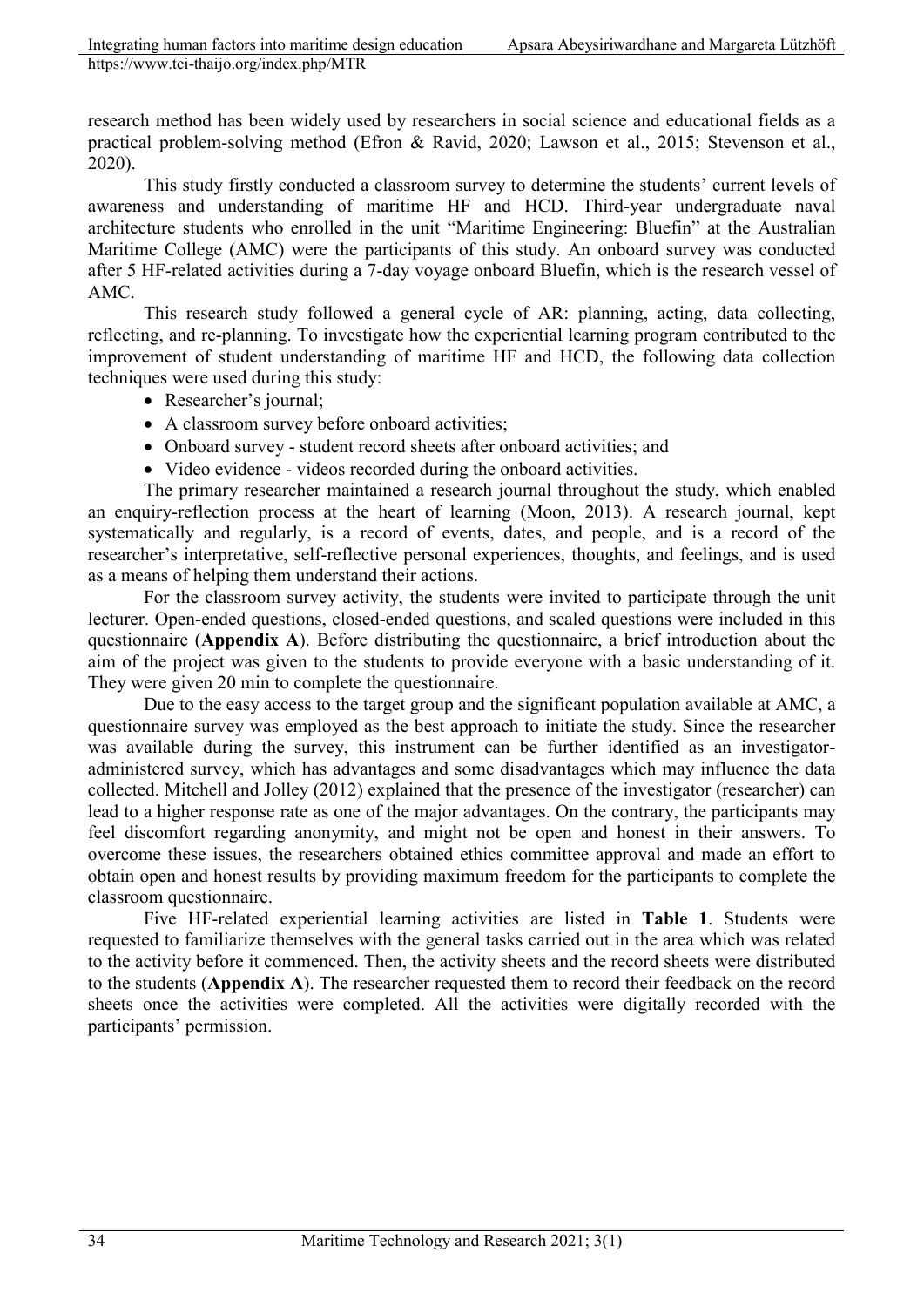| <b>Activity</b>                    | <b>Description</b>                                              |
|------------------------------------|-----------------------------------------------------------------|
| 1) Evacuate an injured person      | Students were requested to carry an injured person on a         |
| from the main engine room          | stretcher from the machinery space to the main deck.            |
| machinery space                    |                                                                 |
| 2) Check accessibility/operability | Students were requested to observe the accessibility and        |
| of valves                          | operability of valves available in the engine room and the main |
|                                    | deck of the vessel.                                             |
| 3) Check space utilization         | Students were requested to observe the space utilization in     |
|                                    | accommodation and the washroom space and recreation space       |
|                                    | and check if the design appropriately addressed the comfort of  |
|                                    | seafarers' lives.                                               |
| 4) Carry provisions through the    | Students were requested to carry a medium-size provision box    |
| ship                               | from the main deck to stores, then to the galley and garbage    |
|                                    | station.                                                        |
| 5) Evacuate an injured person      | Students were requested to carry an injured person on a         |
| from the laundry space to the      | stretcher from the laundry space to the main deck.              |
| main deck of the vessel            |                                                                 |

**Table 1** Experiential learning activities carried out onboard the AMC research vessel Bluefin.

These activities were developed to provide an opportunity for successful experiential learning based on Kolb's experiential learning model. Through these activities, the students were able to learn HF issues within the design of a ship by experiencing them while working and gained a better understanding of the practical aspect and the importance of HF and HCD for seafarers' life. For successful implementation of these activities, the researchers developed learning objectives, including establishing a clear understanding of workplace (onboard) processes, tasks, potential HF risks, and operational HF issues associated with the given practical task by doing, and establishing a clear understanding of the benefits of applying HCD approach to the design to produce usable ships by doing the given scenario.

Before, during, and after each activity, the researcher spent time with the students, having friendly discussions with them to change their 'common sense' viewpoint of HF by showing them the practical difficulties that seafarers face due to designers' 'uncommon' common sense. The researcher explained to them how 'common sense' changes among designers when making innovative designs, and that one idea of common sense is likely to contradict someone else's idea of common sense. Furthermore, the researcher requested that they spend more time with the crew members to study their daily tasks - by frequency and demand - and issues they face while performing the tasks.

In this research study, content analysis was used to examine the qualitative data that the researcher collected throughout. Content analysis refers to a family of procedures for the systematic, replicable analysis of written texts (speeches, letters, articles, video, films, or other visual communication messages). In essence, it involves the classification of parts of a text through the application of a structured, systematic coding scheme, from which conclusions can be drawn about message content. Therefore, through content analysis, it is possible to distil multiple words into fewer content-related categories (Berg & Lune, 2012; Krippendorff, 2018; Vaismoradi et al., 2013).

Verbatim transcription of each onboard activity video recordings was completed using NVivo software following the procedure as described by Wiggins (2017). This is a basic method of transcription without indication of nuances or body language, so that purely the spoken content and steps of the activity can be analyzed. Notes were made on each video to establish the subject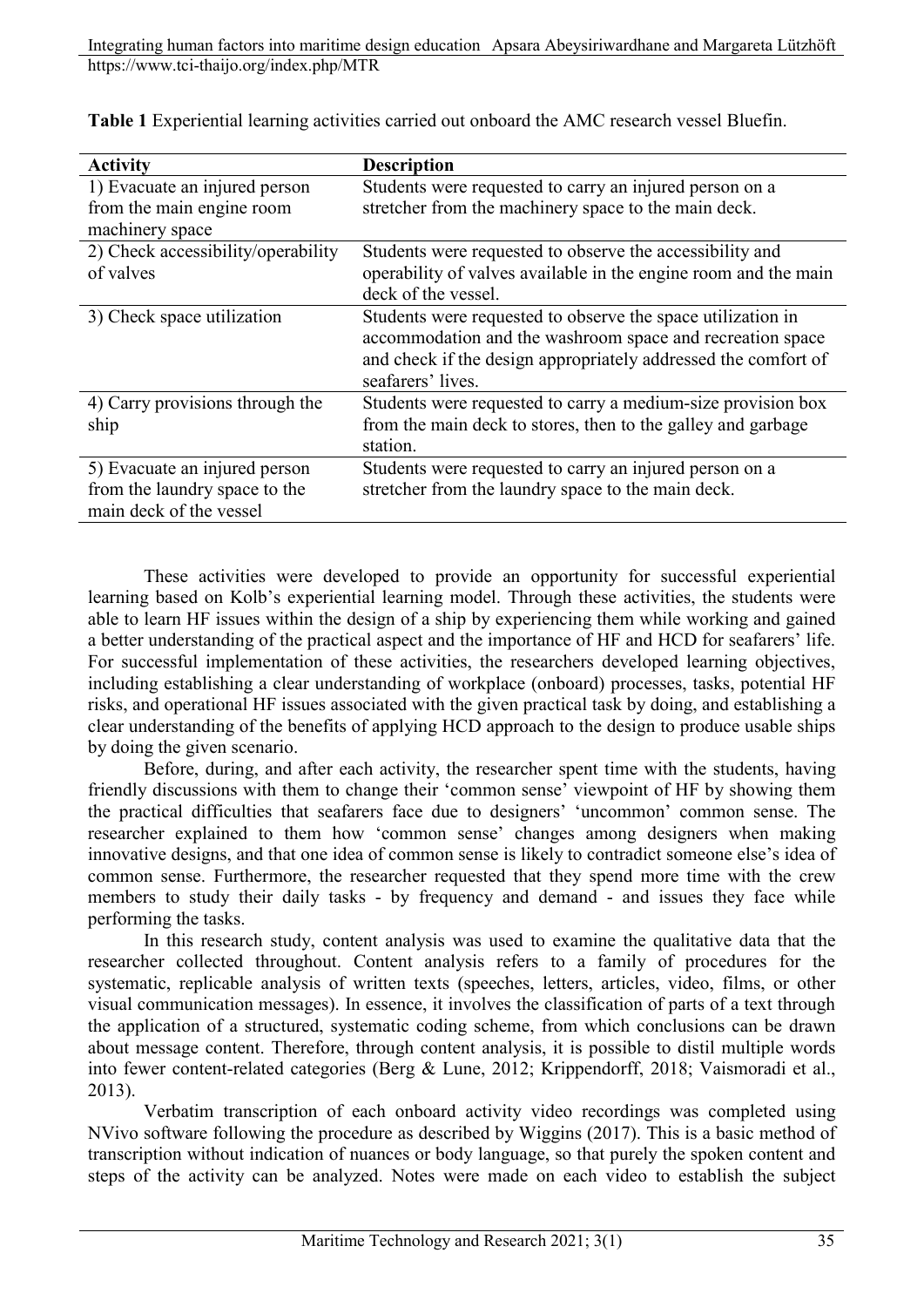conversations. Transcripts of all videos went through a quick peer review process, including a review by all the researchers involved in the study. The coding process was then started, and the NVivo software enabled these transcriptions to be coded and compiled in one place. Coding was first completed on a portion of the data transcribed. The lead researcher then presented it to the other researchers to get their feedback and refine it. Qualitative data collected through both surveys were also analyzed using the same approach. As an overall summary, a 6-step process of content analysis was used as a framework to code content and define common patterns within the data: (1) familiarization with the data; (2) generating initial codes; (3) searching for categories among codes; (4) reviewing categories; (5) defining and naming categories; (6) final reporting. Three members of the research team independently reviewed the findings. This was followed by a group meeting where the researchers presented their reviews to validate individual interpretations of the qualitative data and establish final results.

## **3.1 Ethical framework**

Relevant ethical approval for this study was granted by the Tasmania Human Ethics Research Committee (HREC). Before data gathering began, all potential participants were informed about the project, including their right to withdraw at any time. Those who opted to participate signed an informed consent form. A detailed explanation of the study was provided to the ethics committee, including a justification for the choice of participants, how participants would be recruited, identifiability of the data, the extent to which confidentiality would be maintained, the procedure of the study, including the methodological approach, the methods of collecting and analysis of data, how the researcher would store the data securely, and the procedure used to obtain consent from participants. The ethics approval numbers for the survey activities are H0014268 and H0014412.

### **4. Results**

### **4.1 Classroom questionnaire**

A total of 24 students participated in the classroom survey. A total of 24 responses were received; none of these were rejected, since the participants gave all the necessary information. Upon analysis, the results were described under the key 3 categories listed below.

### *Awareness of HF and HCD*

None of the students had experience onboard ships before. They were not aware that HF is a scientific discipline concerned with the application of what we know about people and their abilities and characteristics, limitations to the design of equipment they use, environments in which they function, and jobs they perform. The majority (70 %) believed HF and HCD are nothing more than the application of "common sense". They did not appreciate that "common sense" is disreputably uncommon.

### *Awareness of existing ship design standards and HF and HCD guidelines*

None of the students were aware of good practice HF guidelines available for ship designers to refer to during the design process. However, all students were aware of the codes, rules, and regulations which are compulsory to be approved by any classification society. The majority (85 %) of the students believed that the existing ship design standards, rules, and regulations are sufficient to minimize HF-related issues onboard a ship. They were not aware that conformance with these standards is insufficient to achieve good usability of ship systems. None of the students had been exposed to maritime HF or HCD-related topics during their undergraduate studies. The majority (70 %) agreed that the HF, HCD related education had not yet been included in their education system and, therefore, unawareness among the ship design community may have led to the situation where the current ship design process neglects an HCD approach.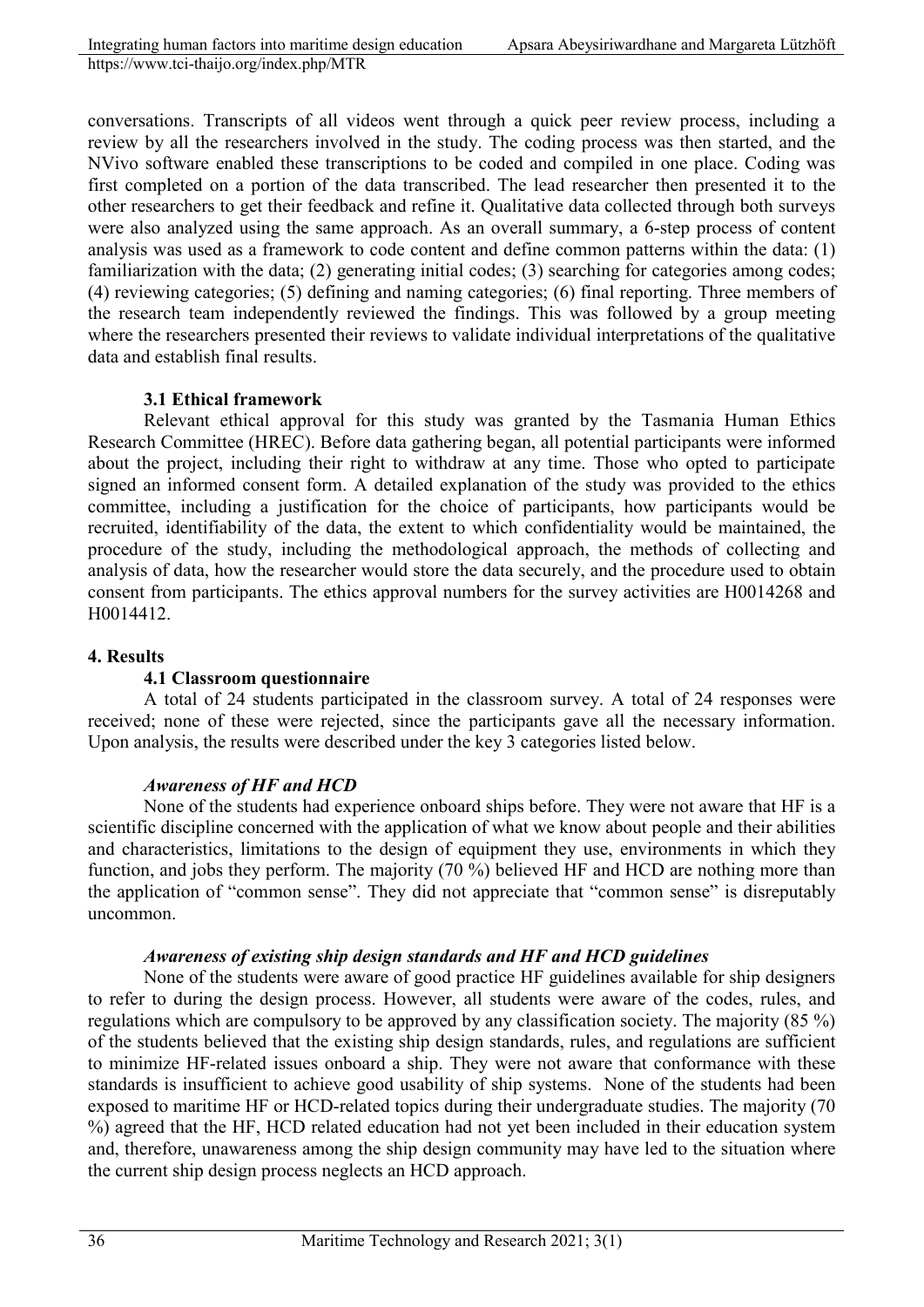Integrating human factors into maritime design education Apsara Abeysiriwardhane and Margareta Lützhöft https://www.tci-thaijo.org/index.php/MTR

### *Approaches suggested by the students to address HF issues onboard ships*

The majority suggested that if the users (seafarers) were well-trained and notify about the potential issues, most onboard accidents could be eliminated. Among the respondents, 25 % of them emphasized that designers are responsible for problem elimination in the initial design stage, 8 % of them suggested shielding against the problem, and 17 % of them suggested warning the operator. The remaining 50 % suggested training the operator to avoid the problem.

### **4.2 Onboard activities and student record sheets**

A total of 24 students participated and 50 responses were received (10 responses for each activity). The findings demonstrate how students' onboard experiences influence their learning process by doing, discovering, reflecting, and applying. The researcher noted the difficulties related to design issues that students faced while performing the activities, especially while carrying an injured person from the engine room to the main deck (**Figure 1**). They tried different ways to carry the stretcher with an injured person on it and sometimes they failed due to obstructions within the access path or due to poor design considerations given to stairs and landing spaces.



(a)  $(b)$  (c)





**Figure 1** Photos taken during an onboard activity: (a) Assembling the stretcher; (b) Door obstructions while carrying the stretcher down to the engine room; (c) Strapping in the patient; (d) Discussing different ways of carrying the patient; (e) Stretcher with a patient - almost vertical due to poor design of the stairs - and the struggle to turn the stretcher due to inadequate landing space; (g) Door obstructions while carrying the patient to the main deck. (Pictures used with consent).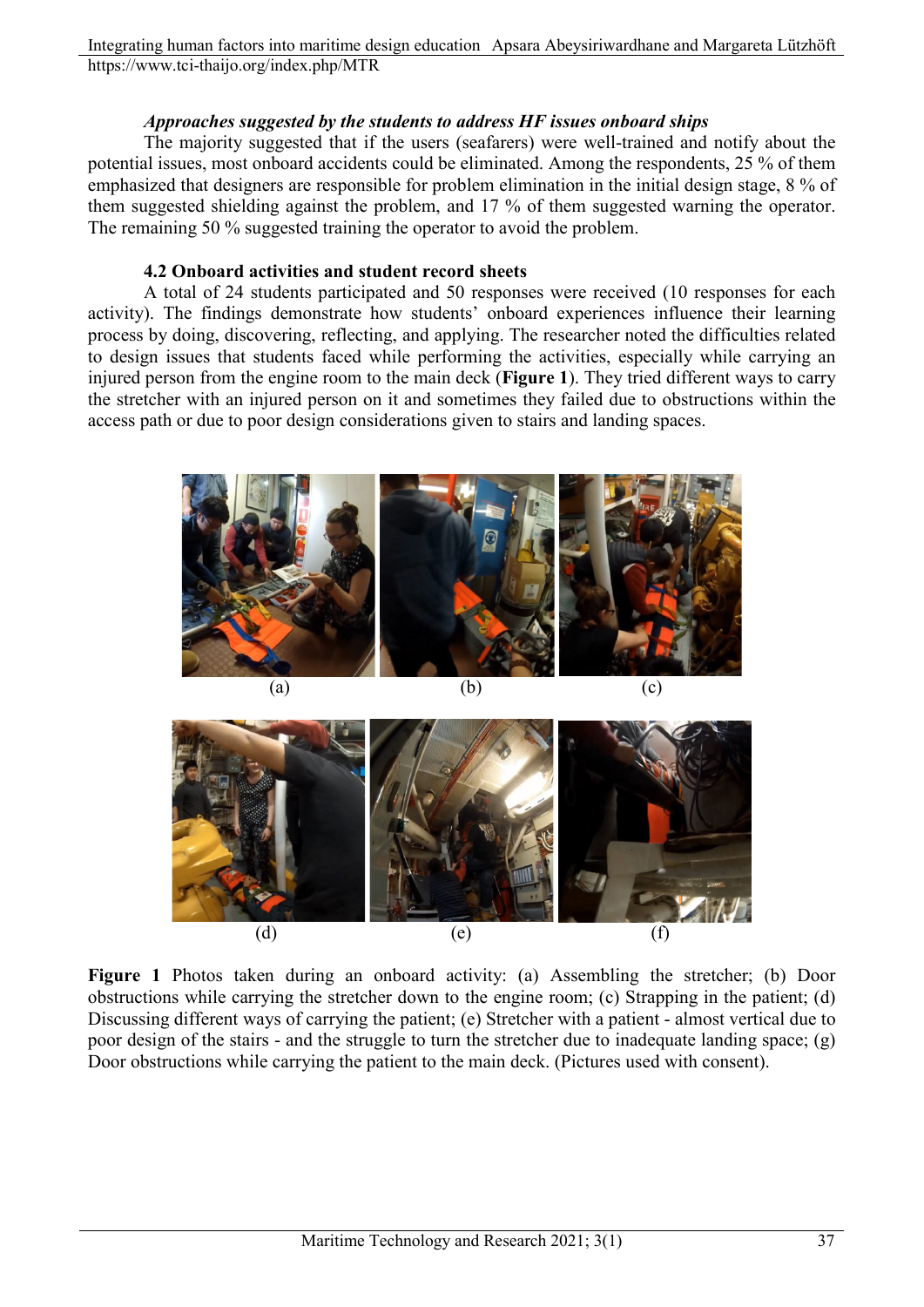The following statements were given by students after the first activity:

"I learned how difficult [it was] even assembling the stretcher. It also needs a lot of patience. So, imagine in such an emergency situation if you are not able to carry the injured person safely, then you are so stressed. So, I know how important [it is] to think these things [through] when we design layouts."

- a student after the evacuation activity.

While performing the second activity, students discovered that there are frequently operated valves which have very poor accessibility, as seen in **Figure 2**.



**Figure 2** An activity of students checking accessibility/operability of valves inside the engine room. (a) Regularly used valve position leading to awkward work posture; (b) Operators' position to reach a valve.

While checking the space utilization in accommodation and recreational spaces, they were able to identify design failures such as insufficient headroom, poor accommodation layout, insufficient ventilation, insufficient natural lighting, and excessive vibration in the room next to the engine room. After the provision transporting activity, the students realized the importance of analyzing the logistical and personal access routes during concept design to identify the most userfriendly and efficient path to accomplish the task. The following statements were given by students after the  $4<sup>th</sup>$  activity:

It was good that the boxes were empty. Otherwise, it could have been just a dream for me to carry heavy provision box from [the aft loading deck] of the vessel to all the way forward of the vessel (provision stores) passing such obstructions. Cannot imagine how this is possible for the staff.

-a student after the carry provision activity.

The following statements were given by students after completing all the activities:

It was [more] difficult to evacuate from [the] laundry space than [from the] machinery space. Even space was also limited to assemble the stretcher inside the laundry. Personal access routes were extremely poor. It took [a] long time to think of what to do and how we carry the stretcher upstairs. If the person was really a patient, then he would have died. -a student after completing all the activities.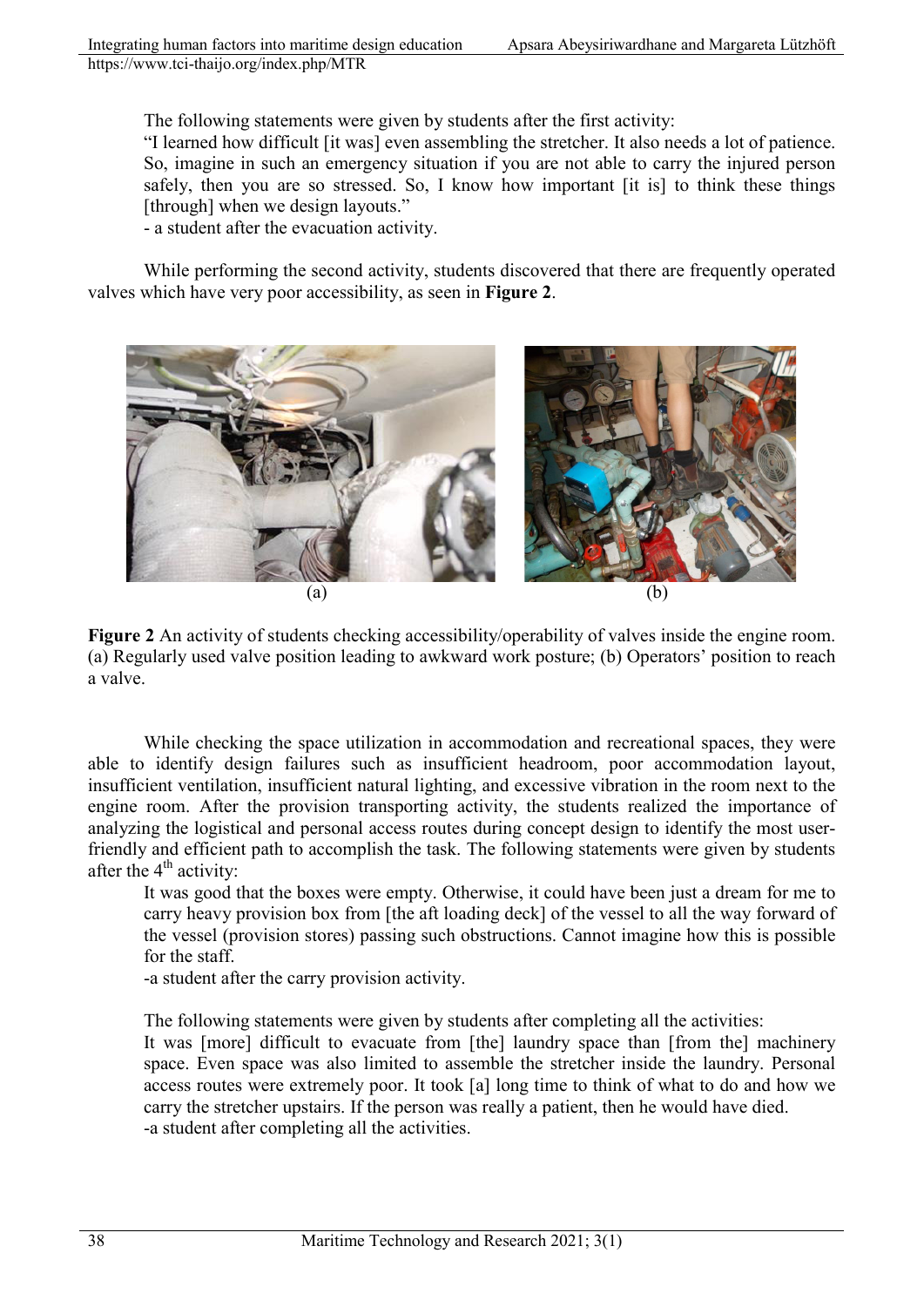"I personally recognized HF as nothing more than common sense. But after all these activities, my experience 'common sense is not common for all' with some serious examples, that changed my mind. No doubt that all designers must take this approach into consideration if he or she wants to make both users and client happy. I will make sure I always consider HCD in my career."

-a student after completing all the activities.

"I [am] completely convinced and learned that, as a future designer, we must consider these emergency scenarios when we design ships. Otherwise, that design will dissatisfy the users of it. They will for sure blame us."

-a student after completing all the activities.

"I now clearly understand that we cannot blame operators or users for human error. The root causes for the mistakes often might be linked with many other factors, mainly design issues. The designers should be aware of real operational issues onboard ships." -a student after completing all the activities.

Based on their individual experience after performing the activities, they realized the significance of including HF in the early stages of the ship design process. They identified issues and design improvements to advance the overall safety of the ship and comfort of the seafarers (**Table 2**).

| <b>Design issues</b>                 | <b>Improvements</b>                                          |
|--------------------------------------|--------------------------------------------------------------|
| The current design has steep stairs, | Redesign the stairs to reduce the steepness and increase the |
| insufficient landing spaces          | landing space and width.                                     |
| Poor accessibility and operability   | Redesign according to the users' requirements especially     |
| of valves                            | based on the operating frequency.                            |
| Poor accommodation layout design     | Needs more privacy, space, storage space, improved           |
|                                      | headroom, sufficient natural light in accommodation.         |
| Insufficient headroom everywhere     | Increase headroom clearance throughout the ship.             |
| Poor working environment             | Users' working scenarios have to be properly analyzed before |
|                                      | designing the layouts of ships.                              |
| Accommodation close to               | Modifications need to be done to reduce vibration.           |
| machinery space and excessive        |                                                              |
| vibration                            |                                                              |
| Cramped entry and exit points        | Many entry and exit points must be modified.                 |

**Table 2** Design failures and improvements identified by students after HF-related onboard activities.

It was encouraging to see that all the students were able to recognize the benefits that seafarers may receive by applying HF and HCD, and their feedback was given as follows:

- less chance of accidents & better safety;
- reduce fatigue;
- seafarers' job satisfaction;
- seafarers will have ships that are comfortable and safe for them to operate;
- improved workflow;
- longer working life;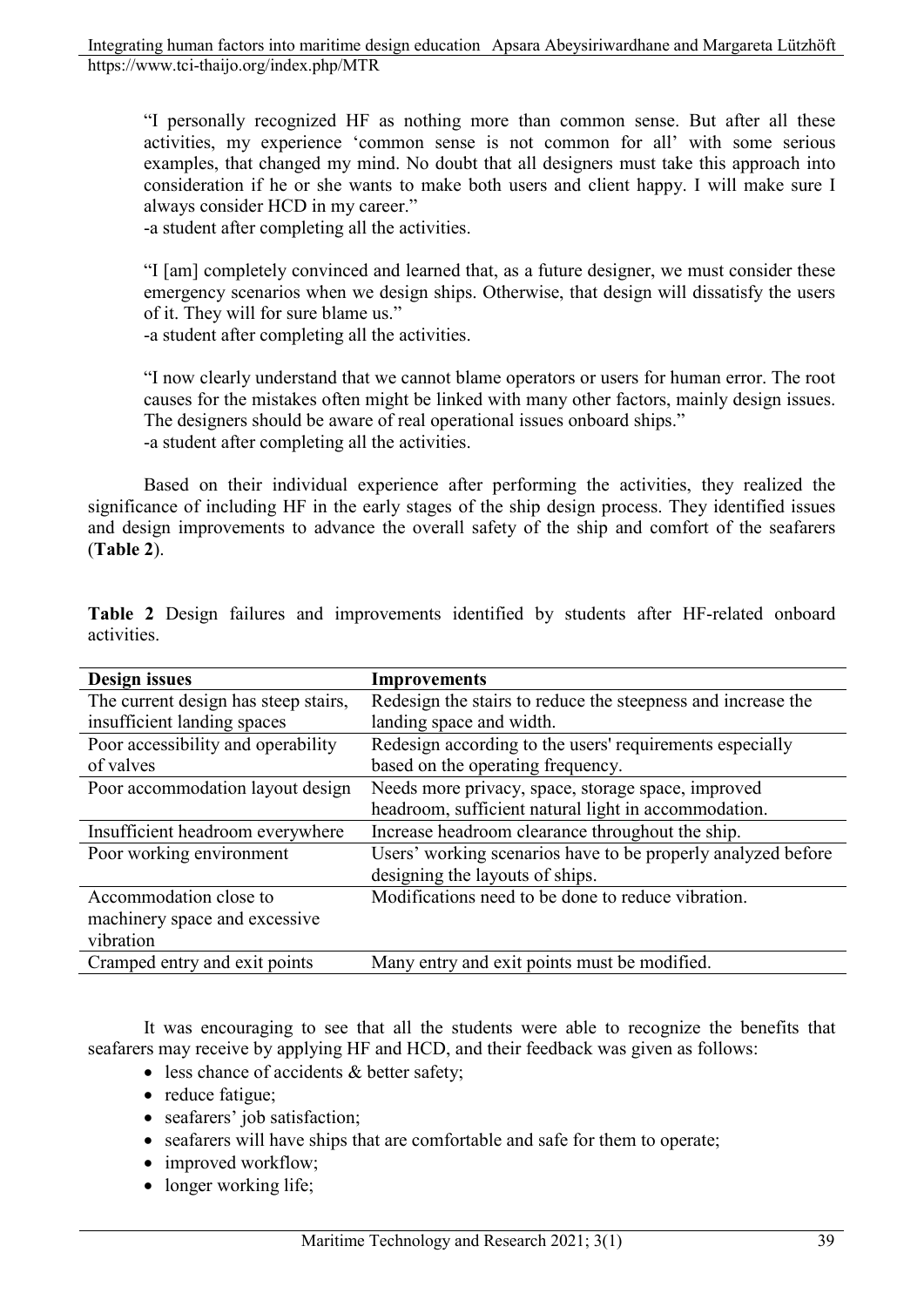- can increase efficiency;
- can increase productivity; and
- decrease the risk of personal issues.

As an overall summary, the students' HF and HCD perspectives were highly influenced by the onboard activities. There was no negative feedback on the facilitation, guidance, and knowledge dissemination approach. Once the activities were performed and the survey was completed, all of the students requested the introduction of HF and HCD themes in their degree course for them to gain in-depth knowledge.

## **4.3 Researcher's reflections**

The researcher understood that reflecting on actions and their outcomes will be salient points to re-plan the research actions in new ways in light of results, which ultimately then becomes the next cycle of action and reflection. Therefore, the researcher used her research journal and the survey findings to make reflections throughout the process. Furthermore, to make the representation transparent, the researcher used quotes from students as widely as possible (see above Section 4.2). The researcher also did not forget to discuss the summary of the research journal with the primary supervisor and co-supervisors, who have experience in AR projects. They reviewed the reflections, opinions, and interpretations of the collaborative process with participants. The researcher's key reflections can be summarized as follows:

• Maritime design education is often articulated as biased towards the technological field, thus missing HF and HCD components;

• The positive influence that the onboard activities based on experiential learning pedagogy had on the students' HF and HCD perspective and understanding made the researcher pleased;

• The researcher understood the significance of providing future maritime designers with seagoing training within their undergraduate studies and integrating such HF activities into their curriculum; and

• The researcher realised that the HF-related onboard activities are a good practical method for students to understand many operational issues that seafarers face and to appreciate the significance of using HF and HCD concepts during the design process.

As an overall summary, the survey findings and the researcher's reflections were incorporated to plan the next action cycle, which is a follow-up lecture series to integrate HF and HCD knowledge into the maritime design undergraduate curriculum. The following key areas are identified to be addressed in a new follow-up lecture series:

• fundamental principles of HF, HCD, and HF methods;

• development of an understanding of the nature and application of these principles and methods in complex socio-technical systems;

• demonstrations of the importance of safety and comfort for the life of a seafarer and the designer's responsibility to integrate HF and HCD into ship design; and

• how to become a usability champion in a working environment where other employees are not aware or interested in HF.

## **5. Discussion**

Findings from the classroom survey can also be supported by the findings of previous research studies done by Walker (2011) and Rasmussen (2005), which reported that the maritime education system is heavily biased towards the technological field and lacking subjects related to maritime HF and HCD. One of the recurring themes found during the survey was that the majority of students suggested using designers' 'common sense' to design user-friendly ships, which is an embarrassing defensive attitude shown by the future ship designers. Thus, it was understood that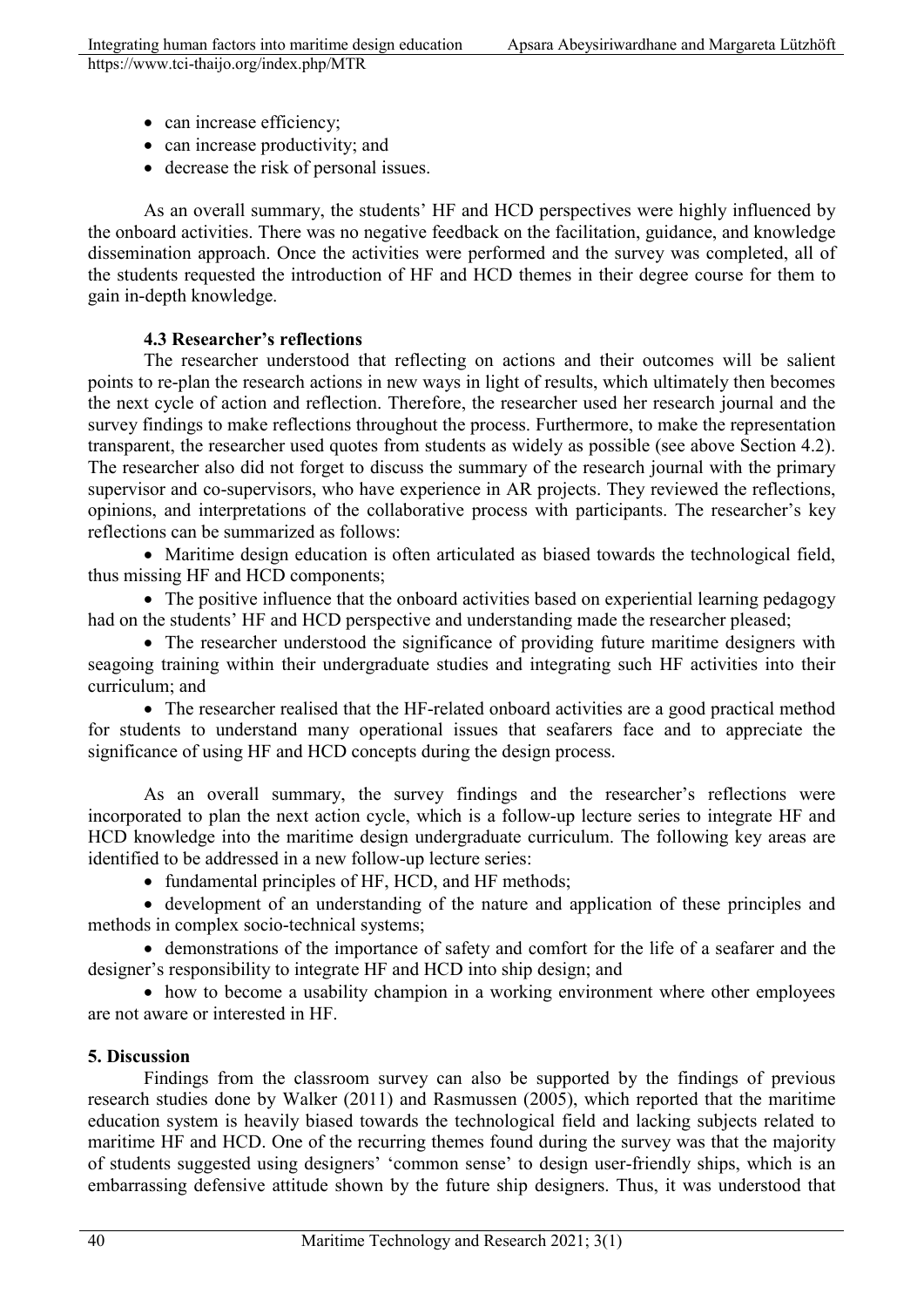there is a great need to introduce maritime HF and HCD knowledge into the maritime undergraduate syllabus and teach them in a systematic and engineering-oriented fashion.

Experiential learning theory suggests a holistic integrative perspective on learning that combines experience, perception, and cognitive behavior. Experiences comprise knowledge, skills or observation of event gained through involvement in that event. Therefore, the design of onboard activities has focused on the implementation of experiential learning to improve student engagement and learning experience.

The findings of experiential learning activities performed onboard demonstrate how students' experiences influence their learning process by doing, discovering, reflecting, and applying. The experience they gained by doing the activities and being onboard with real users (i.e., a ship's crew) encouraged them to reflect upon what they have experienced. When the students were given the opportunity to understand real HF issues by partaking in them, they learned that design shortcomings can affect the mental workload of seafarers, some can affect the crew's ability to sleep, and others affect the level of physical stress, which can then lead to poorer operations and an increased risk of failing at the task, as well as increased human errors and fatalities. Students learned that, if they are not familiar with seafarers and ship operations, then impressive innovative designs may be less satisfactory for end-users. Also, this changed their view on human error, and they learned that HF and HCD need to be considered in ship design to help to reduce the potential for human error if seafarers are to operate ships and systems safely and effectively.

The students developed a strong bond with the ship's crew throughout their onboard time and grew through a series of confrontational experiences, such as doing day to day activities with users. They gained an appreciation of 'the ways of the sea' and of 'the ways of the seafarer' to produce ships that are 'usable'. The majority (92 %) of the students recognized that the experience supported the construction of a new perspective and new interpretations of the past. As a result, most importantly, students' 'common sense' perceptions of HF and HCD were transformed. They learned that 'common sense' changes between designers when making innovative designs and that one idea of common sense is likely to contradict someone else's idea of common sense. Furthermore, the responses establish their eagerness of having an in-depth HF and HCD knowledge during their degree course.

The results showed that the pedagogy of experiential learning not only made the students technically functional but also enabled them to be better engineers as a result of their understanding of the real-life content of their engineering education. The pedagogy of experiential learning, therefore, can be used as a theoretical framework to integrate new non-technical knowledge into the maritime design education system and to motivate students to utilize their knowledge in the design process. This will support them to become skillful designers, with technical as well as non-technical skills for more user-friendly designs.

As an overall summary, the experiential learning process was highly effective and offered students a hands-on, collaborative, and reflective learning experience which helps them to perceive HF and HCD as an added value in terms of physical, psychosocial, and organizational improvements onboard ships. Also, they identified HF and HCD knowledge as an essential addition to their undergraduate course. Most interestingly, the findings of both surveys are couched in the optimism of having designers with improved HF and HCD knowledge for the future maritime industry by influencing fresh minds.

Quality issues in relation to research methodology must be viewed within the context of the particular research paradigm (Efron & Ravid, 2020). Greenwood and Levin (1998) said that "rigour, credibility, validity, and reliability in AR are measured by the willingness of the participants to act on the results of the AR". In this research study, rigor and validity are enhanced through multiple approaches to data collection (triangulation) and the creation of opportunities for confirmation and disconfirmation (dialectical processes). Data triangulation was achieved by a combination of data collection methods, such as classroom questionnaire, onboard activities, and an onboard survey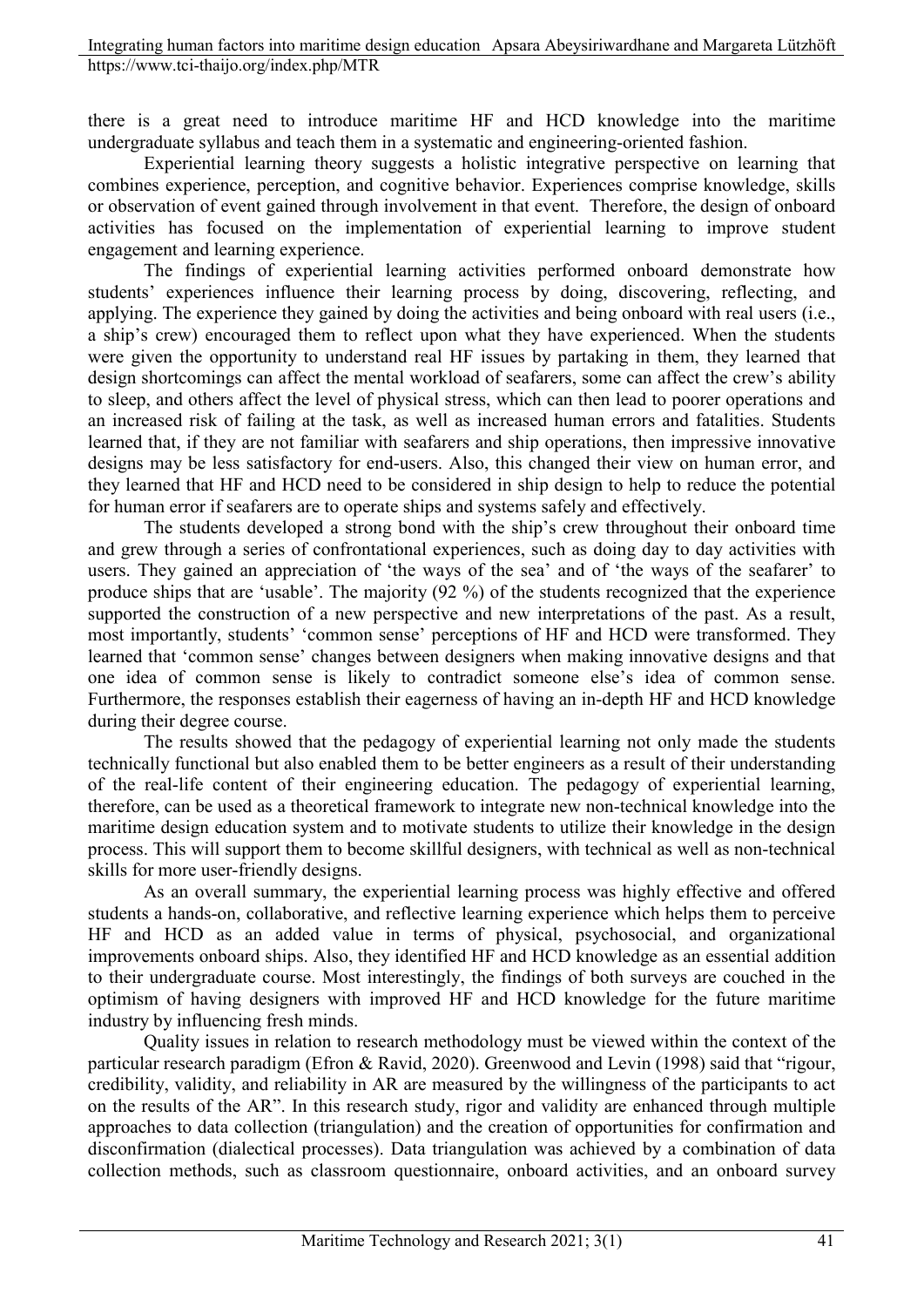using activity record sheets. Also, investigator triangulation was achieved by involving more than one investigator in the research process. The lead researcher shared the findings with the other 2 researchers in the team and also with a few faculty members at AMC to receive their feedback.

Furthermore, the active involvement of participants provided a climate of supportive critique in which only quality interpretations could survive. The summary of the results, the researcher's reflections, and interpretations were explained to all the participants during and after the data analysis was performed. This allowed participants to correct errors and challenge the researcher's interpretations. Furthermore, the researcher emailed the summary of results to all participants of this study, hoping to further establish outcome validity for it. They did not show any disagreement with the results and reflections, rather stating satisfaction about the levels that they reached in HF and HCD understanding.

### **6. Conclusions**

This study was performed to introduce HF and HCD non-technical topics into a more technical educational platform and to motivate students to utilize the new knowledge in their future profession. Third-year naval architecture students at AMC were the participants of this study. Firstly, a classroom survey was conducted to determine the students' current level of awareness and understanding of maritime HF and HCD. The findings of this survey showed that the maritime design education system does not provide students with enough HF knowledge and experience to understand and appreciate user requirements and user perspectives.

This research study then focused to supporting the improvement of this situation and, therefore, it explored the success of the classic argument of "learning by doing", or experiential learning or active learning, which is a major student-centered learning tool that has relevance where learning is not only real-world based but a function of activity. Five HF-related activities were introduced during a 7-day voyage onboard the AMC research vessel. These activities provided an opportunity for the students to experience experiential learning, and offered all the elements that are key to successful experiential learning based on Kolb's experiential learning model.

The following conclusions can be drawn from this study:

• None of the maritime design undergraduates who participated in this study had been exposed to maritime HF or HCD before the commencement of this study. The majority (70 %) believed HF and HCD is nothing more than the application of "common sense". They did not acknowledge the influence of HCD on the life of seafarers. With a philosophy of learning by doing, experiential learning activities effectively transformed the students' 'common sense' perception about HF and HCD. It is found that meaningful experiences can lead to a change in an individual's knowledge and mindset.

• The experiential learning process was highly effective and offered students a hands-on, collaborative, and reflective learning experience which helped them to perceive HF and HCD as an added value in terms of physical, psychosocial, and organizational improvements onboard ships.

• Through applying the pedagogy of experiential learning to the selected maritime course unit, it is identified that the students had been engaged in a deep learning process through their experience. As a result, they identified HF and HCD knowledge as an essential addition to their undergraduate course. They learned-to-learn by doing. This highlights experiential learning as being a "paradigm of noteworthy learning" that supports multiple learning objectives for learners, including shaping their knowledge through experience.

• Restructuring of a more technical-oriented engineering unit by applying experiential learning theory has provided the opportunity for students to get in touch with the real-practical world and, therefore, gain an appreciation of 'the ways of the seafarer'. As a result, the experiential learning opportunity was found to be enjoyable, enhanced the course offering, and possessed course features that can be implemented in the future.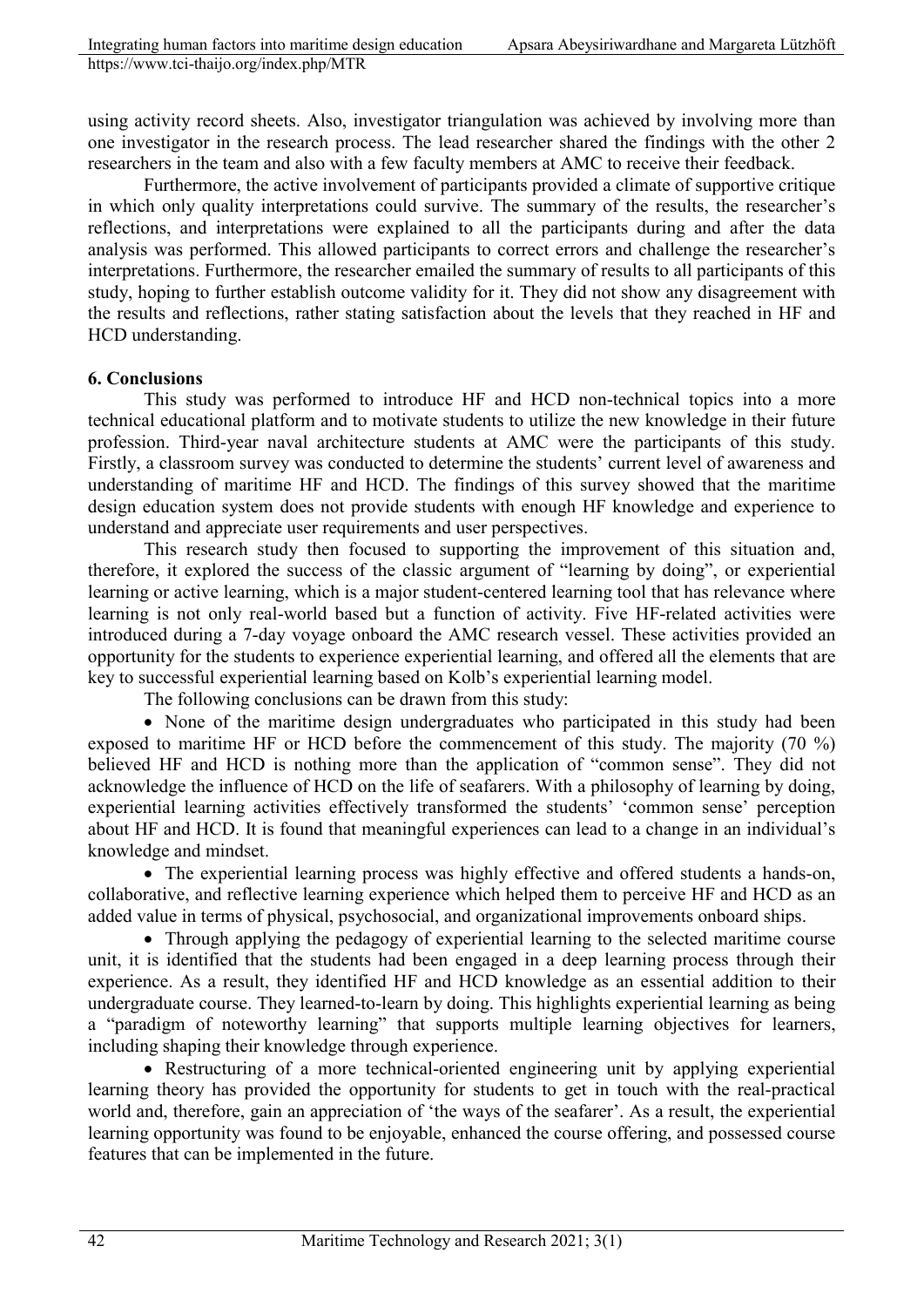### **Acknowledgments**

Both surveys were approved by the Tasmania Human Ethics Research Committee (HREC) under the approval numbers of H0014268 and H 0014412. Also, the authors would like to acknowledge the extensive support given by the Naval Architecture lecturer, the coordinator at AMC, and the crew members of the training vessel Bluefin during this study.

## **References**

- Abeysiriwardhane, A., Lützhöft, M., & Petersen, E. S. (2017). Human centered design knowledge for maritime designers; Enough preaching, time to practice. *National Maritime Intelligence-Integration Office (NMIO) - Technical Bulletin, 12*. Retrieved from http://nmio.ise.gov/Media/techbulletin
- Abeysiriwardhane, A., Lützhöft, M., Petersen, E. S., & Enshaei, H. (2016). *Incorporate good practice into ship design process; Future ship designers meet end users*. In Proceedings of the ERGOSHIP 2016. Melbourne, Australia.
- Abeysiriwardhane, A., Lützhöft, M., Petersen, E. S., & Enshaei, H. (2017). Human centred design knowledge into maritime engineering education; Theoretical framework. *Australasian Journal of Engineering Education, 21*(2), 49-60. doi:10.1080/22054952.2017.1287038
- Babu, A., Arulanand, N., & Chandran, V. (2020). Skill development through experiential learning: A case study for product development scenario. *Procedia Computer Science, 172*, 16-21. doi:10.1016/j.procs.2020.05.002the
- Bakr, M. H. (2015). *Teaching electronics for non electrical engineers using blended learning and experiential learning.* In Proceedings of the Canadian Engineering Education Association Conference. McMaster University. doi:10.24908/pceea.v0i0.5725
- Berg, B., & Lune, H. (2012). *Qualitative research methods for the social sciences*. 8 ed. Upper Saddle River, NJ: Pearson Education.
- Bruner, J. S. (1986). *Actual minds, possible words*. Cambridge, MA: Harvard University Press.
- Christie, M., & de Graaff, E. (2017). The philosophical and pedagogical underpinnings of active learning in engineering education. *European Journal of Engineering Education, 42*(1), 5-16. doi:10.1080/03043797.2016.1254160
- Costa, N., & Lützhöft, M. (2014). *The values of ergonomics in ship design and operation*. In Proceedings of the Human Factors in Ship Design and Operation. Royal Institute of Naval Architects, London, UK.
- CyClaDes. (2014). *Crew centred design and operation of ships and ship systems*. Retrieved from http://www.cyclades-project.eu/CyClaDes/index.xhtml
- Dewey, J. (2012). *Experience and nature*. 2 ed. USA: Dover Publications.
- Dobie, T. G. (2003). *Critical significance of human factors in ship design*. In Proceedings of the Research Vessel Operators Committee Meeting. University of Minnesota.
- Efron, S. E., & Ravid, R. (2020). *Action research in education: A practical guide*. 2 ed. Guilford Publications.
- Elliot, J. (1991). *Action research for educational change*. Philadelphia: McGraw-Hill Education.
- Ellis, N. (2009). *Vessel design and the well-being of seafarers*. In Proceedings of the Seafarers International Research Centre Symposium, Cardiff, UK.
- Fink, L. D. (2003). *Creating significant learning experiences: An integrated approach to designing college courses*. San Francisco, California, USA: Jossey-Bass.
- Fink, L. D., & Fink, A. K. (2009). *Designing courses for significant learning: Voices of experience: New directions for teaching and learning*. San Francisco, California, USA: Jossey-Bass.
- Gautam, S., Nagarajan, K., Loh, K. C., Zhou, K., Yung, L. L. Y., Tong, Y. W., & Li, Z. (2020). Hands-on learning: An experiential approach to train chemical engineering students. *Chemical Engineering Education, 5*(2), 72-82.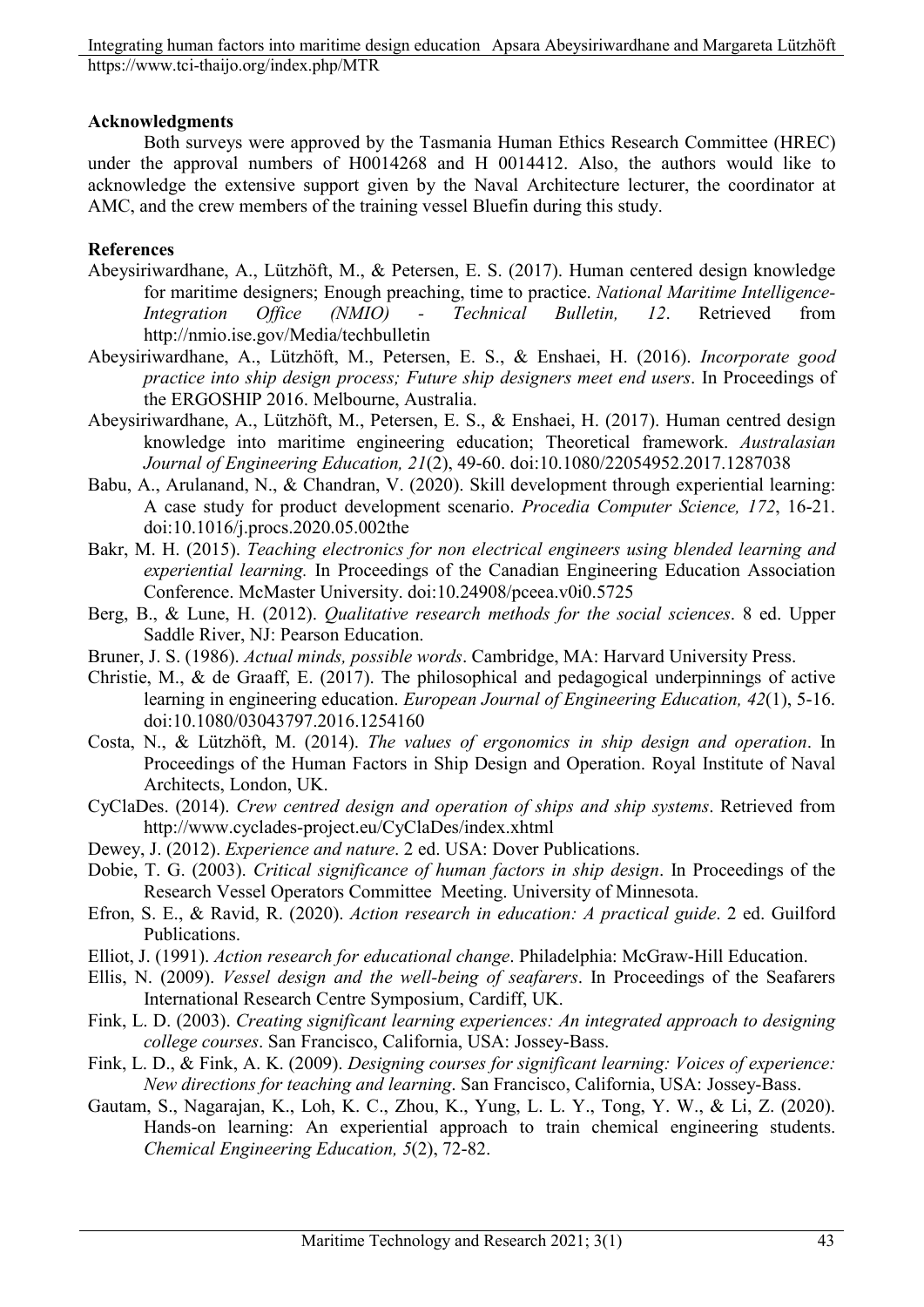- Ghrayeb, O., & Vohra, P. (2011). Experiential learning in engineering education: A case study at NIU. *Global Journal of Engineering Education, 13*, 82-89.
- Girvan, C., Conneely, C., & Tangney, B. (2016). Extending experiential learning in teacher professional development. *Teaching and Teacher Education, 58*, 129-139. doi:10.1016/j.tate.2016.04.009
- Greene, J. R. (1992). *Experience-based learning in electrical and electronic engineering: An effective and affordable approach*. In Proceedings of the 3D Africon Conference. Ezulwini Valley, Swaziland.
- Greenwood, D. J., & Levin, M. (1998). *Introduction to action research: Social research for social change*. Thousand Oaks: SAGE Publications.
- Guerra, A. (2015). *Problem-based learning and sustainable engineering education.* (Doctor of Philosophy). Aalborg University, Denmark.
- Haynes, C. (2007). *Experiential learning: Learning by doing*. Retrieved from http://news.uchicago.edu/article/2015/04/29/learning-doing-helps-students-perform-betterscience
- Hemmen, H. F. V. (2008). *The need for additional human factors considerations in ship operations*. In Proceedings of the 2<sup>nd</sup> International Symposium on Ship Operations, Management and Economics. Society of Naval Architects and Marine Engineers, Athens, Greece.
- Kemmis, S., & McTaggart, R. (1987). *The action research planner*. 3 ed. Geelong, Victoria: Deakin University Press.
- Kolb, D. A. (2015). *Experiential learning: Experience as the source of learning and development*. London, United Kingdom: Pearson Education.
- Konak, A., Clark, T. K., & Nasereddin, M. (2014). Using Kolb's experiential learning cycle to improve student learning in virtual computer laboratories. *Computers and Education, 72*, 11-22. doi:10.1016/j.compedu.2013.10.013
- Krippendorff, K. (2018). *Content analysis: An introduction to its methodology*. 4 ed. Thousand Oaks, CA: SAGE Publications.
- Lam, G., Gill, N., & Ghaemi, R. (2019). *Semi-structured design and problem-based experiential learning in a first-year biomedical engineering laboratory course.* In Proceedings of the Canadian Engineering Education Association Conference. Ottawa (Ontario), Canada.
- Lawson, H. A., Caringi, J., Pyles, L., Jurkowski, J., & Bozlak, C. (2015). *Participatory action research: Pocket guide to social work research methods*. Oxford University Press.
- Lützhöft, M., Petersen, E. S., & Abeysiriwardhane, A. (2017). *The psychology of ship architecture and design*. In MacLachlan, M. (Ed.). Maritime psychology: Research in organisational and health behavior at sea. 1 ed. Switzerland: Springer.
- Mallam, S. (2016). *Distributed participatory design in multidisciplinary engineering projects: Investigating a sustainable approach for ship design and construction.* (Doctor of Philosophy). Chalmers University of Technology, Sweden.
- Matsangas, P., & Shattuck, N. L. (2020). Habitability in berthing compartments and well-being of sailors working on U.S. Navy surface ships. *Human Factors, 1*, 1-12. doi: 10.1177/0018720820906050
- Mertler, C. A. (2016). *Action research: Improving schools and empowering educators*. SAGE Publications.
- Mitchell, M., & Jolley, J. (2012). *Research design explained*. Cengage Learning.
- Moon, J. A. (2013). *A handbook of reflective and experiential learning: Theory and practice*. Albingdon, Oxon: Routledge Falmer.
- Perkins, D. N. (1991). What constructivism demands of the learner? *Educational Technology, 31*(9), 19-21.
- Petersen, E. S. (2010). *User centred design methods must also be user centred: A single voice from the field.* (Master of Philosophy). Chalmers University of Technology, Gothenburg, Sweden.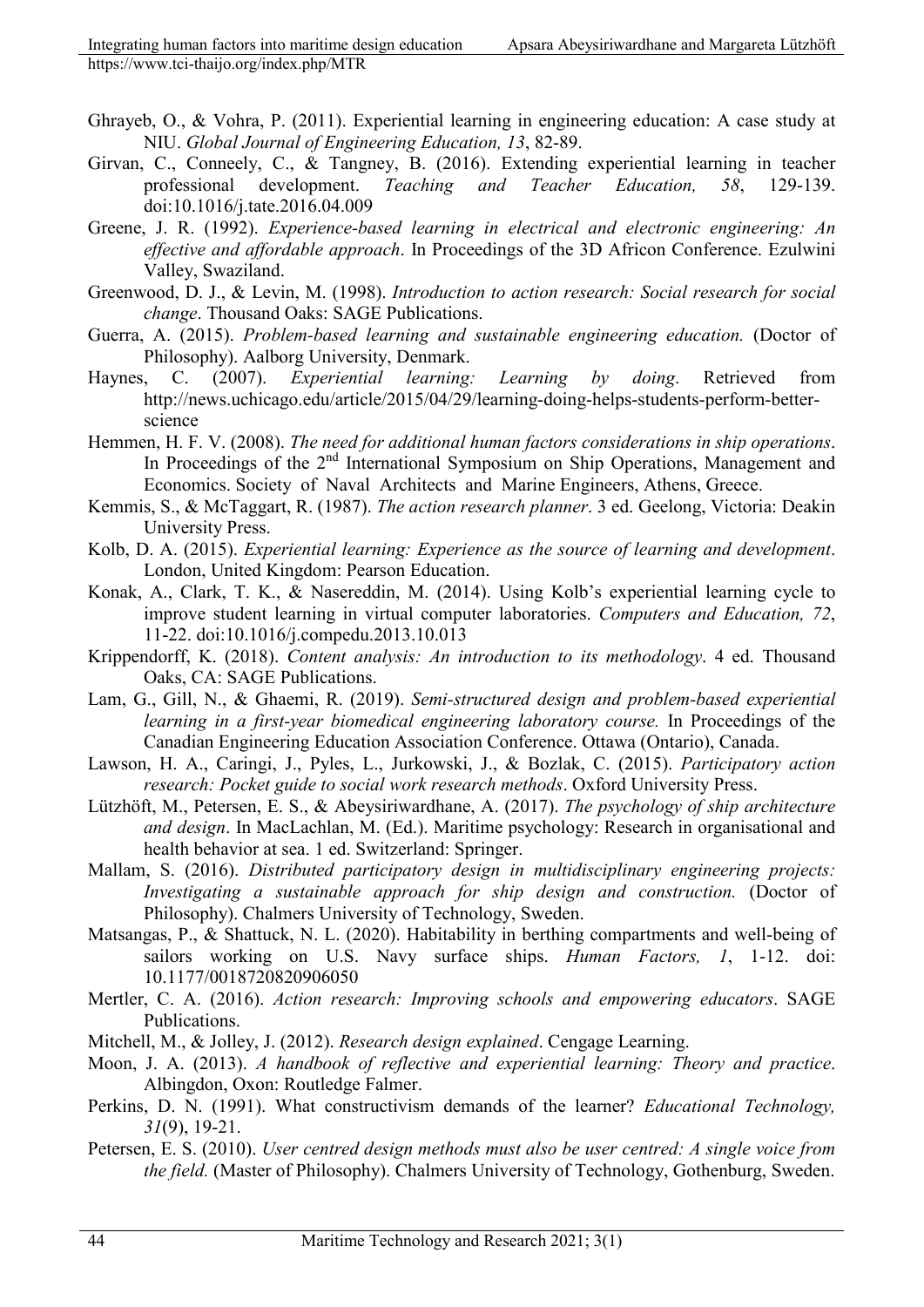- Petersen, E. S. (2012). *Engineering usability.* (Doctor of Philosophy). Chalmers University of Technology, Gothenburg, Sweden.
- Petersen, E. S., Nyce, J. M., & Lützhöft, M. (2011). Ethnography re-engineered: The two tribes problem. *Theoretical Issues in Ergonomics Science, 12*(6), 496-509. doi:10.1080/1463922X.2010.504284
- Piaget, J. (1969). *The intellectual development of the adolescent*. In Caplan, G., & Lebovici, S. (Eds.). Adolescence: Psychosocial perspectives. New York: Barre Books.
- Piaget, J. (2013). *The principles of genetic epistemology*. 7 ed. New York: Routledge Publishers.
- Rasmussen, J. (2005). *Designing usable ship*. In Proceedings of the Human Factors in Ship Design, Safety and Operation. Royal Institute of Naval Architects, London, UK.
- Rumawas, V. (2016). *Human factors in ship design and operation: Experiential learning.* (Doctor of Philosophy). Norwegian University of Science and Technology, Trondheim.
- Stevenson, J. M., Buchanan, D. A., Druckrey, M., McClinton, J., & Wilson-Stevenson, K. (2020). *Heart and soul: Higher education action research techniques and strategies of University leadership*. Academica Press.
- Tejedor, G., Segalàs, J., & Rosas-Casals, M. (2018). Transdisciplinarity in higher education for sustainability: How discourses are approached in engineering education. *Journal of Cleaner Production, 175*, 29-37.
- The Nautical Institute. (2015). *Improving ship operational design*. 2 ed. London, UK: The Nautical Institute.
- Vaismoradi, M., Turunen, H., & Bondas, T. (2013). Content analysis and thematic analysis: Implications for conducting a qualitative descriptive study. *Nursing and Health Sciences,* 15(3), 398-405. doi:10.1111/nhs.12048
- Vries, L. D., Hogström, P., Costa, N. A., & Mallam, S. (2017). Designing for safe operations: Promoting a human-centred approach to complex vessel design. *Ships and Offshore Structure, 12*(8), 1016-1023. doi:10.1080/17445302.2017.1302637
- Vygotsky, L. (1978). Interaction between learning and development. *Readings on the Development of Children, 23*(3), 34-41.
- Walker, O. (2011). *The human element competency required for design appraisal*. In Proceedings of the Human Factors in Ship Design and Operation. Royal Institute of Naval Architects, London, UK.
- Wankat, P., & Oreovicz, F. (2015). *Teaching engineering*. West Lafayette, Indiana, USA: Purdue University Press.
- Wiggins, S. (2017). *Discursive psychology: Theory, method and applications*: SAGE Publications.
- Zhan, W., Porter, J. R., & Morgan, J. A. (2013). Experiential learning of digital communication using LabVIEW. *IEEE Transactions on Education 57*(1), 34-41. doi:10.1109/TE.2013.2264059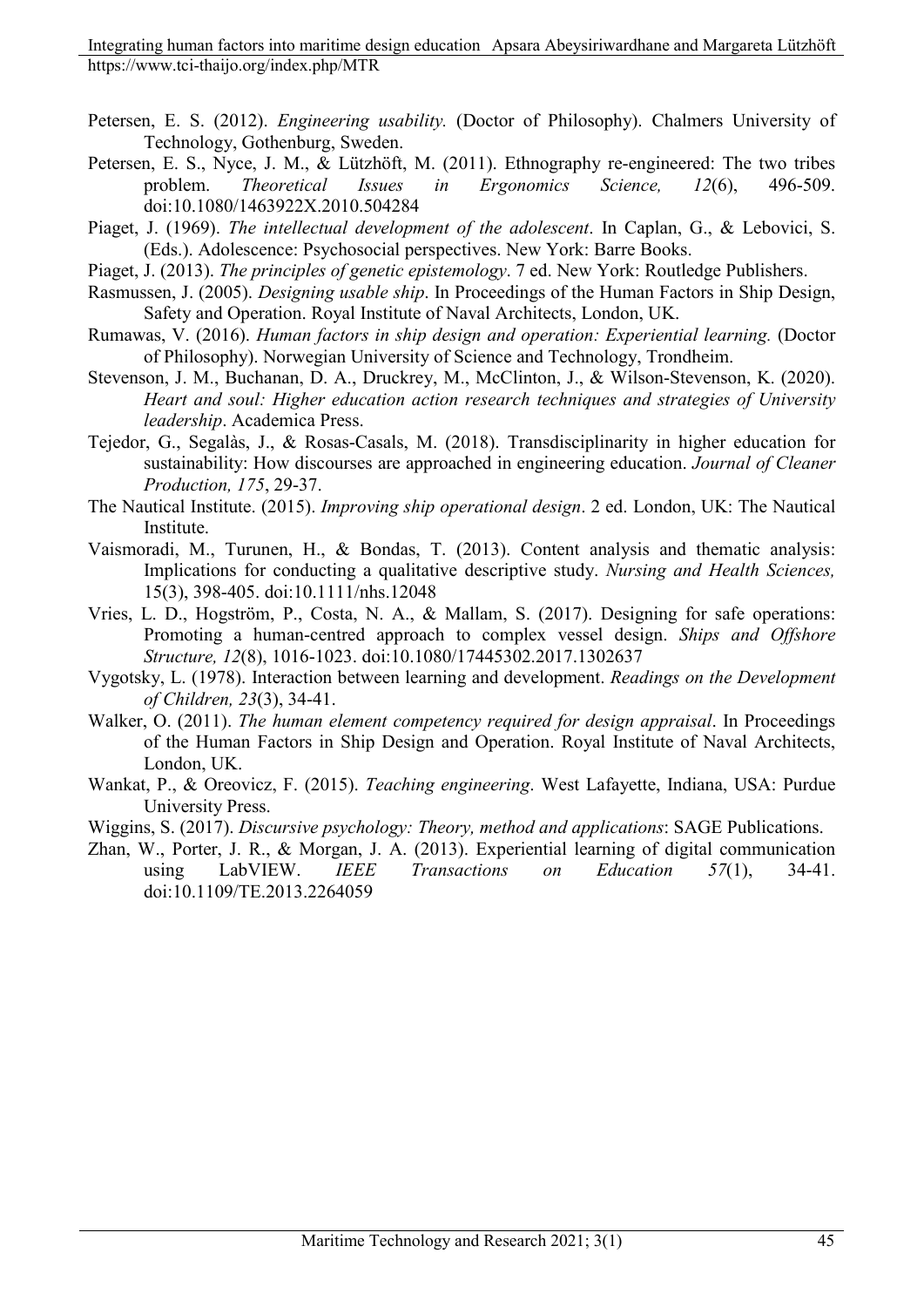## **Appendix A**

### **Classroom questionnaire**

### **Instructions**

*This questionnaire can be completed in less than 20 min and all information provided will remain anonymous and be treated as strictly confidential. Your participation is valuable to our research and is highly appreciated.*

- 1. Please respond to all questions.
- 2. Give your honest views without consulting others.

### *Submission of this completed survey implies your consent to participate.*

1. How long have you been onboard a ship?

| For a Visit<br>Up to a week | Up to a month |  |
|-----------------------------|---------------|--|
|-----------------------------|---------------|--|

More or less? Please specify

2. Did you ever learn maritime Ergonomics, Human Factors or Human Centred Design approach during your engineering education (undergraduate or school)? (if 'Yes', please go to question number 7; if 'No', please go to question number 9)

| - -<br>Y es | N0 |  |
|-------------|----|--|
|-------------|----|--|

(If 'Yes', please go to question number 4, if 'No', please go to question number 6)

- 3. How do you define maritime Human Factors?
- 4. How do you explain Human Centred Design approach?
- 5. Please circle the numbers to indicate whether you:

|                                                                                                     | Strongly<br>Agree | Agree          | Somewhat<br>Agree | Somewhat<br>Disagree | Disagree | Strongly<br>Disagree |
|-----------------------------------------------------------------------------------------------------|-------------------|----------------|-------------------|----------------------|----------|----------------------|
| Human errors<br>contribute to most<br>marine casualties and<br>accidents                            |                   | $\mathcal{D}$  | 3                 |                      |          | 6                    |
| Many of the<br>underlying causes of<br>maritime accidents are<br>linked with Human<br>Factor issues |                   | $\mathfrak{D}$ | 3                 | 4                    |          | 6                    |

6. Please list basic Human Factor issues onboard a ship that you know need to be addressed adequately.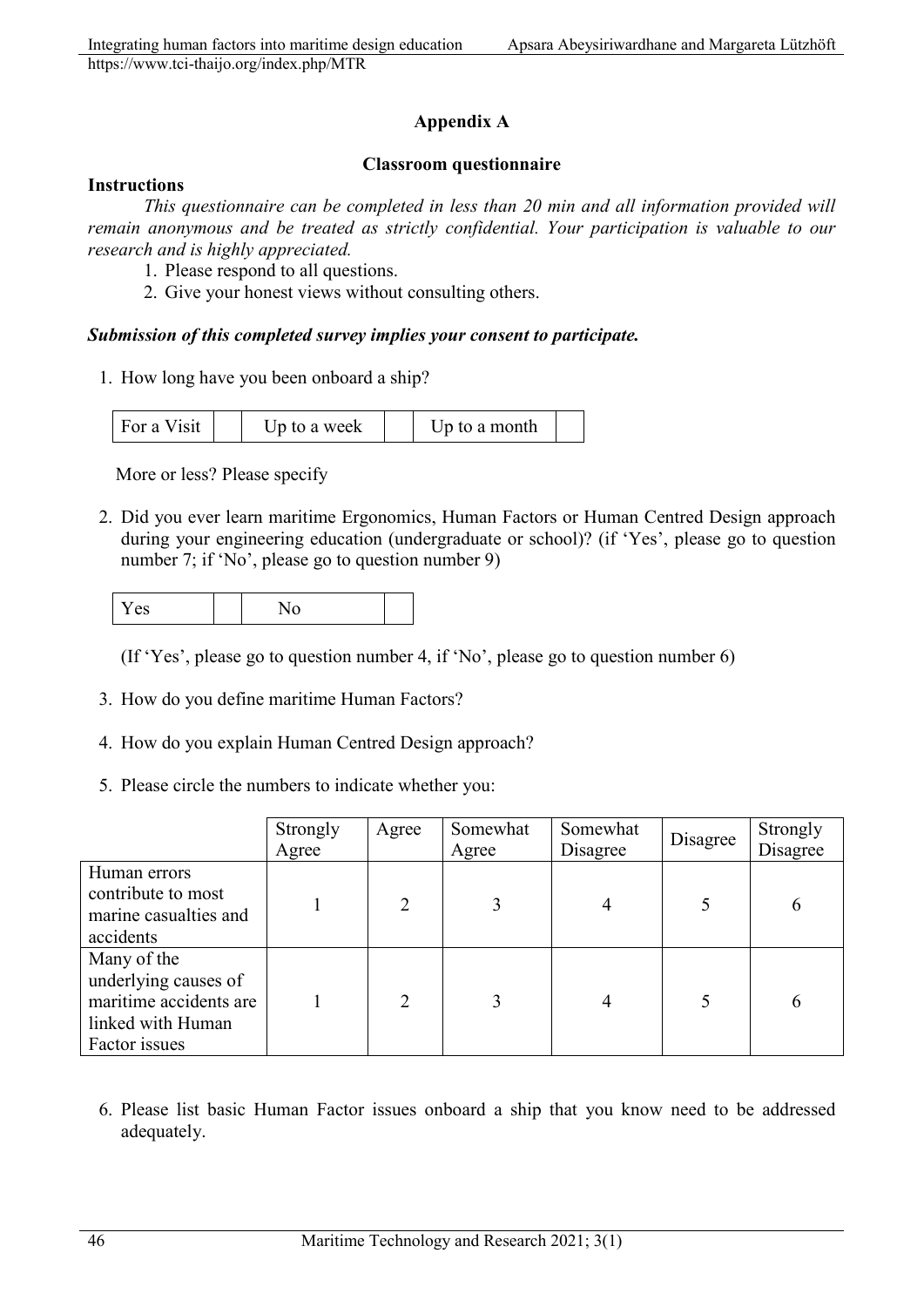Integrating human factors into maritime design education Apsara Abeysiriwardhane and Margareta Lützhöft https://www.tci-thaijo.org/index.php/MTR

7. Please rank the following in the order of importance for minimising or eliminating most of the onboard accidents linked with Human Factor issues.

| Shield against the problem               |  |
|------------------------------------------|--|
| Warn the problem                         |  |
| Design the problem out                   |  |
| Train the operator/seafarer to avoid the |  |
| problem                                  |  |

- 8. Please explain your viewpoint/understanding about naval architects' responsibility to design user-friendly ships?
- 9. Please explain your opinion on the paramount importance of proper understanding of Human Factors and Human Centred Design by a Naval Architect to design usable ships.
- 10. Please list any maritime design guidelines support designers to incorporate Human Factor requirements into the design.